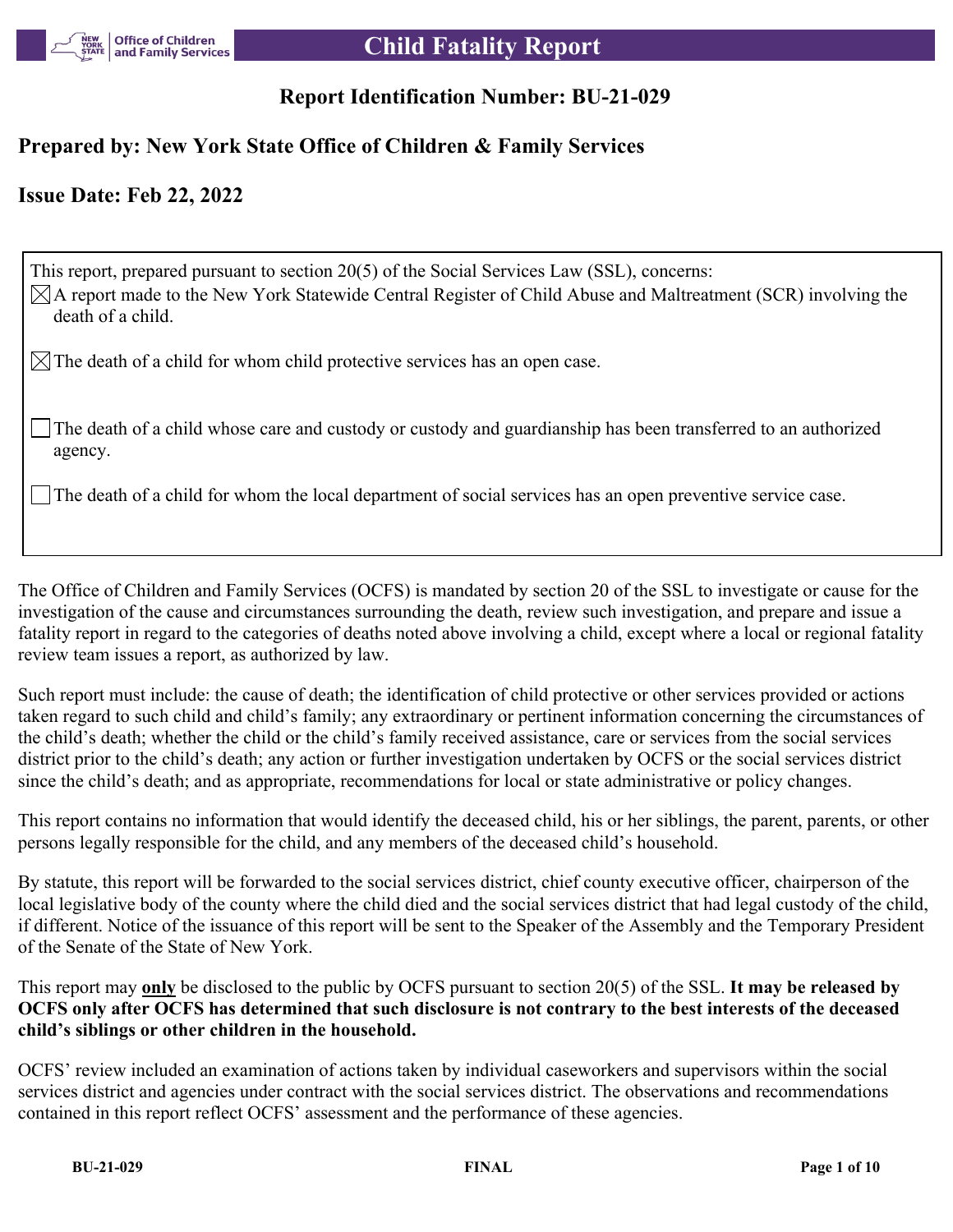

# **Abbreviations**

|                                                      | <b>Relationships</b>                                                  |                                       |  |  |  |  |
|------------------------------------------------------|-----------------------------------------------------------------------|---------------------------------------|--|--|--|--|
| <b>BM-Biological Mother</b>                          | <b>SM-Subject Mother</b>                                              | SC-Subject Child                      |  |  |  |  |
| <b>BF-Biological Father</b>                          | SF-Subject Father                                                     | OC-Other Child                        |  |  |  |  |
| MGM-Maternal Grand Mother                            | <b>MGF-Maternal Grand Father</b>                                      | FF-Foster Father                      |  |  |  |  |
| PGM-Paternal Grand Mother                            | PGF-Paternal Grand Father                                             | DCP-Day Care Provider                 |  |  |  |  |
| MGGM-Maternal Great Grand Mother                     | MGGF-Maternal Great Grand Father                                      | PGGF-Paternal Great Grand Father      |  |  |  |  |
| PGGM-Paternal Great Grand Mother                     | MA/MU-Maternal Aunt/Maternal Uncle PA/PU-Paternal Aunt/Paternal Uncle |                                       |  |  |  |  |
| <b>FM-Foster Mother</b>                              | <b>SS-Surviving Sibling</b>                                           | <b>PS-Parent Sub</b>                  |  |  |  |  |
| CH/CHN-Child/Children                                | <b>OA-Other Adult</b>                                                 |                                       |  |  |  |  |
|                                                      | Contacts                                                              |                                       |  |  |  |  |
| <b>LE-Law Enforcement</b>                            | <b>CW-Case Worker</b>                                                 | CP-Case Planner                       |  |  |  |  |
| Dr.-Doctor                                           | ME-Medical Examiner                                                   | <b>EMS-Emergency Medical Services</b> |  |  |  |  |
| DC-Day Care                                          | FD-Fire Department                                                    | <b>BM-Biological Mother</b>           |  |  |  |  |
| <b>CPS-Child Protective Services</b>                 |                                                                       |                                       |  |  |  |  |
|                                                      | <b>Allegations</b>                                                    |                                       |  |  |  |  |
| <b>FX-Fractures</b>                                  | <b>II-Internal Injuries</b>                                           | L/B/W-Lacerations/Bruises/Welts       |  |  |  |  |
| S/D/S-Swelling/Dislocation/Sprains                   | C/T/S-Choking/Twisting/Shaking                                        | B/S-Burns/Scalding                    |  |  |  |  |
| P/Nx-Poisoning/ Noxious Substance                    | <b>XCP-Excessive Corporal Punishment</b>                              | PD/AM-Parent's Drug Alcohol Misuse    |  |  |  |  |
| CD/A-Child's Drug/Alcohol Use                        | <b>LMC-Lack of Medical Care</b>                                       | <b>EdN-Educational Neglect</b>        |  |  |  |  |
| <b>EN-Emotional Neglect</b>                          | <b>SA-Sexual Abuse</b>                                                | M/FTTH-Malnutrition/Failure-to-thrive |  |  |  |  |
| IF/C/S-Inadequate Food/ Clothing/<br>Shelter         | <b>IG-Inadequate Guardianship</b>                                     | LS-Lack of Supervision                |  |  |  |  |
| Ab-Abandonment                                       | OTH/COI-Other                                                         |                                       |  |  |  |  |
|                                                      | <b>Miscellaneous</b>                                                  |                                       |  |  |  |  |
| <b>IND-Indicated</b>                                 | UNF-Unfounded                                                         | SO-Sexual Offender                    |  |  |  |  |
| Sub-Substantiated                                    | Unsub-Unsubstantiated                                                 | <b>DV-Domestic Violence</b>           |  |  |  |  |
| LDSS-Local Department of Social                      | <b>ACS-Administration for Children's</b>                              | NYPD-New York City Police             |  |  |  |  |
| Service                                              | Services                                                              | Department                            |  |  |  |  |
| PPRS-Purchased Preventive<br>Rehabilitative Services | TANF-Temporary Assistance to Needy<br>Families                        | FC-Foster Care                        |  |  |  |  |
| MH-Mental Health                                     | <b>ER-Emergency Room</b>                                              | <b>COS-Court Ordered Services</b>     |  |  |  |  |
| <b>OP-Order of Protection</b>                        | <b>RAP-Risk Assessment Profile</b>                                    | FASP-Family Assessment Plan           |  |  |  |  |
| <b>FAR-Family Assessment Response</b>                | Hx-History                                                            | Tx-Treatment                          |  |  |  |  |
| <b>CAC-Child Advocacy Center</b>                     | PIP-Program Improvement Plan                                          | yo-year(s) old                        |  |  |  |  |
| <b>CPR-Cardiopulmonary Resuscitation</b>             | ASTO-Allowing Sex Abuse to Occur                                      |                                       |  |  |  |  |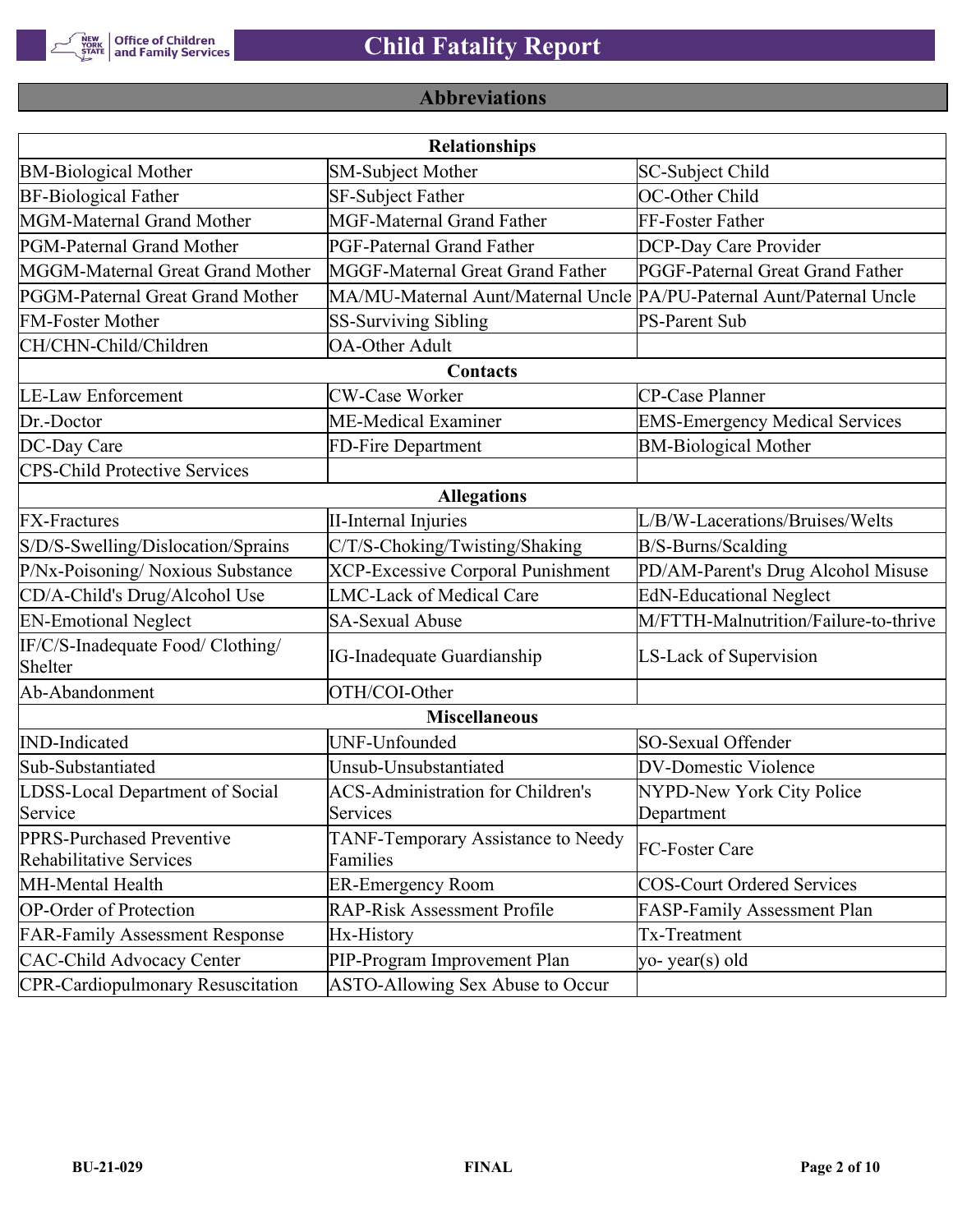#### **Case Information**

**Report Type:** Child Deceased **Jurisdiction:** Niagara **Date of Death:** 09/07/2021

**Age:** 24 day(s) **Gender:** Female **Initial Date OCFS Notified:** 09/09/2021

**Presenting Information**

An SCR report was received which alleged that on 9/6/21, the mother went to sleep with the three-week-old subject child on her chest. On 9/7/21, the mother awoke between 11:00AM and 11:30AM to find the child still on her chest, but unresponsive with blood coming out of her mouth and nose. Emergency services were called and responded to the home. The medical technicians were able to regain the child's pulse before transporting her to a local hospital; however, the child died later in the day. The mother did not provide an explanation as to how the child became unresponsive. The father and unrelated home members had unknown roles.

#### **Executive Summary**

This fatality report concerns the death of a three-week-old female subject child that occurred on 9/7/21. A report was made to the SCR on 9/9/21 with allegations of Inadequate Guardianship and DOA/Fatality against the child's mother. Niagara County Department of Social Services (NCDSS) received the report and investigated the child's death. An autopsy was completed; however, the final cause and manner of death remained pending at the time of this writing.

At the time of the child's death, she resided with her mother and father. Other household members included two unrelated adults (OA1, OA2), and two unrelated children, ages 8 (OC1) and 13 (OC2) years old. The subject child had no surviving siblings. The parents were not cooperative with the investigation and would not engage in a full interview. Therefore, limited information was available surrounding what occurred in the hours leading up to the fatality. After speaking with law enforcement and other household members, NCDSS determined that on 9/7/21, the mother was co-sleeping with the subject child in her bed. At approximately 11:00AM, the father, who had been showering, discovered the child laying beside the mother, not breathing, and with blood coming out of her nose. It was unknown if the father had also slept in the bed with the mother and child. Upon finding the child unresponsive, emergency services were called, and the father began cardiopulmonary resuscitation. The child was transported to the hospital via ambulance where he was pronounced deceased at 2:34PM on 9/7/21.

NCDSS interviewed household members and collateral sources, including law enforcement, medical staff, first responders, and the medical examiner. The safety of the unrelated children living in the home was assessed and they were deemed safe. Law enforcement found no criminality regarding the fatality. The medical examiner opined the cause of the child's death was likely due to sleeping in an unsafe environment. Additional concerns arose that the mother had consumed a significant amount of alcohol prior to co-sleeping with the child. Therefore, NCDSS added and substantiated allegations of Parent's Drug/Alcohol Misuse. Service referrals were provided to the family and the case was indicated and closed.

#### **Findings Related to the CPS Investigation of the Fatality**

**Safety Assessment:**

 **Was sufficient information gathered to make the decision recorded on the:**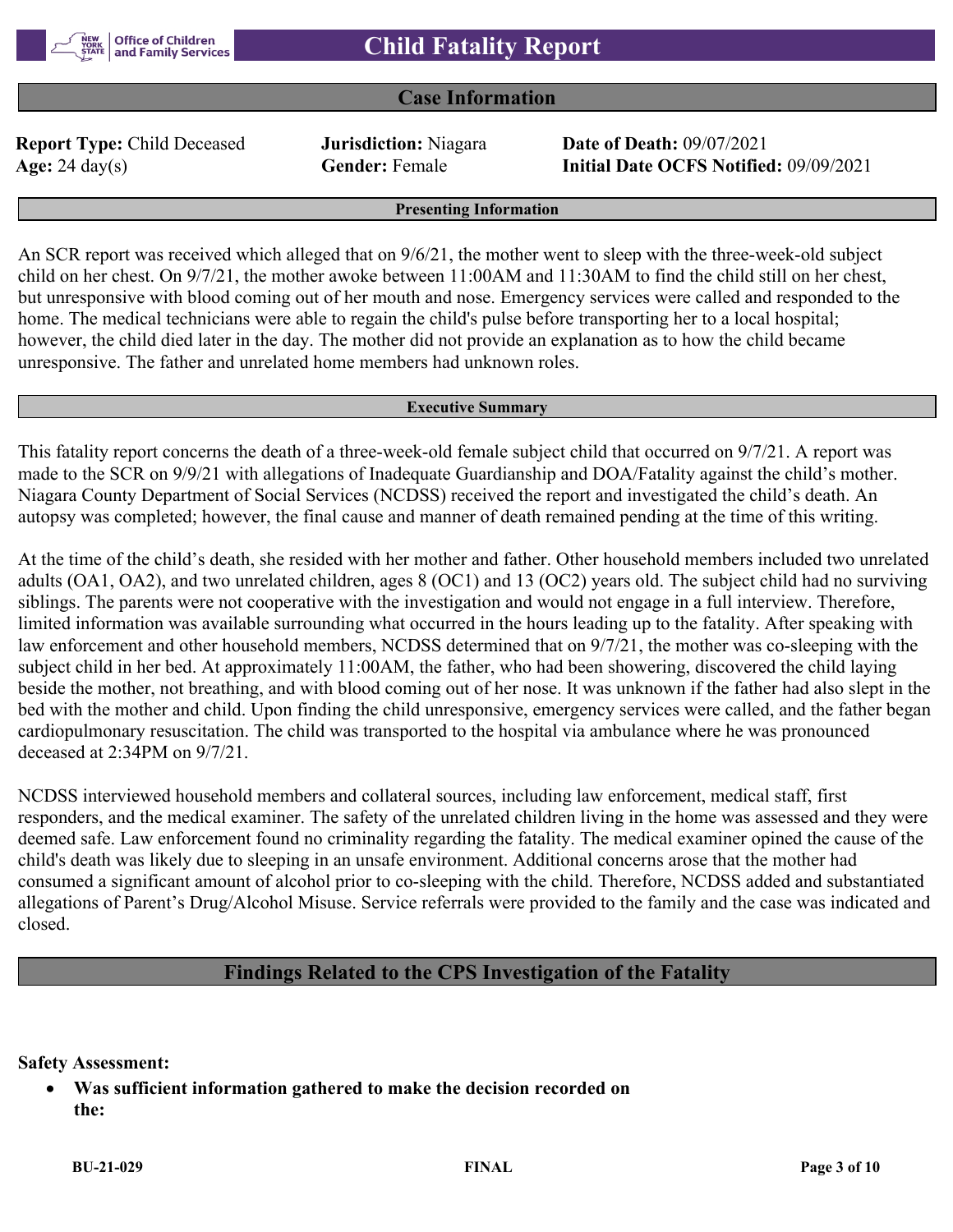

# **Child Fatality Report**

| <b>Approved Initial Safety Assessment?</b>                                                                                                                               | Yes                                                                          |
|--------------------------------------------------------------------------------------------------------------------------------------------------------------------------|------------------------------------------------------------------------------|
| Safety assessment due at the time of determination?<br>$\circ$                                                                                                           | Yes                                                                          |
| Was the safety decision on the approved Initial Safety Assessment<br>$\bullet$<br>appropriate?                                                                           | Yes                                                                          |
| <b>Determination:</b>                                                                                                                                                    |                                                                              |
| Was sufficient information gathered to make determination(s) for all<br>$\bullet$<br>allegations as well as any others identified in the course of the<br>investigation? | Yes, sufficient information was<br>gathered to determine all<br>allegations. |
| Was the determination made by the district to unfound or indicate<br>$\bullet$<br>appropriate?                                                                           | Yes                                                                          |
| Explain:                                                                                                                                                                 |                                                                              |
| NCDSS gathered information to determine the allegations and assess the safety of the other children in the household.                                                    |                                                                              |
| Was the decision to close the case appropriate?                                                                                                                          | Yes                                                                          |
| Was casework activity commensurate with appropriate and relevant statutory Yes<br>or regulatory requirements?                                                            |                                                                              |
| Was there sufficient documentation of supervisory consultation?                                                                                                          | Yes, the case record has detail of the<br>consultation.                      |
| <b>Explain:</b>                                                                                                                                                          |                                                                              |
| The case record reflected supervisory consultations throughout the investigation. The level of casework activity was<br>commensurate with the case circumstances.        |                                                                              |

## **Required Actions Related to the Fatality**

| Are there Required Actions related to the compliance issue(s)? $\Box$ Yes $\Box$ No |  |  |
|-------------------------------------------------------------------------------------|--|--|
|-------------------------------------------------------------------------------------|--|--|

# **Fatality-Related Information and Investigative Activities**

**Incident Information**

| <b>Date of Death: 09/07/2021</b>          | Time of Death: 02:34 PM                                                |                                   |
|-------------------------------------------|------------------------------------------------------------------------|-----------------------------------|
|                                           | Time of fatal incident, if different than time of death:               | Unknown                           |
| County where fatality incident occurred:  |                                                                        | Niagara                           |
| Was 911 or local emergency number called? |                                                                        | Yes                               |
| <b>Time of Call:</b>                      |                                                                        | $11:19$ AM                        |
| Did EMS respond to the scene?             |                                                                        | Yes                               |
|                                           | At time of incident leading to death, had child used alcohol or drugs? | No                                |
| Child's activity at time of incident:     |                                                                        |                                   |
| $\boxtimes$ Sleeping                      | Working                                                                | $\Box$ Driving / Vehicle occupant |
| Playing                                   | Eating                                                                 | Unknown                           |
| <b>BU-21-029</b>                          | <b>FINAL</b>                                                           | Page 4 of 10                      |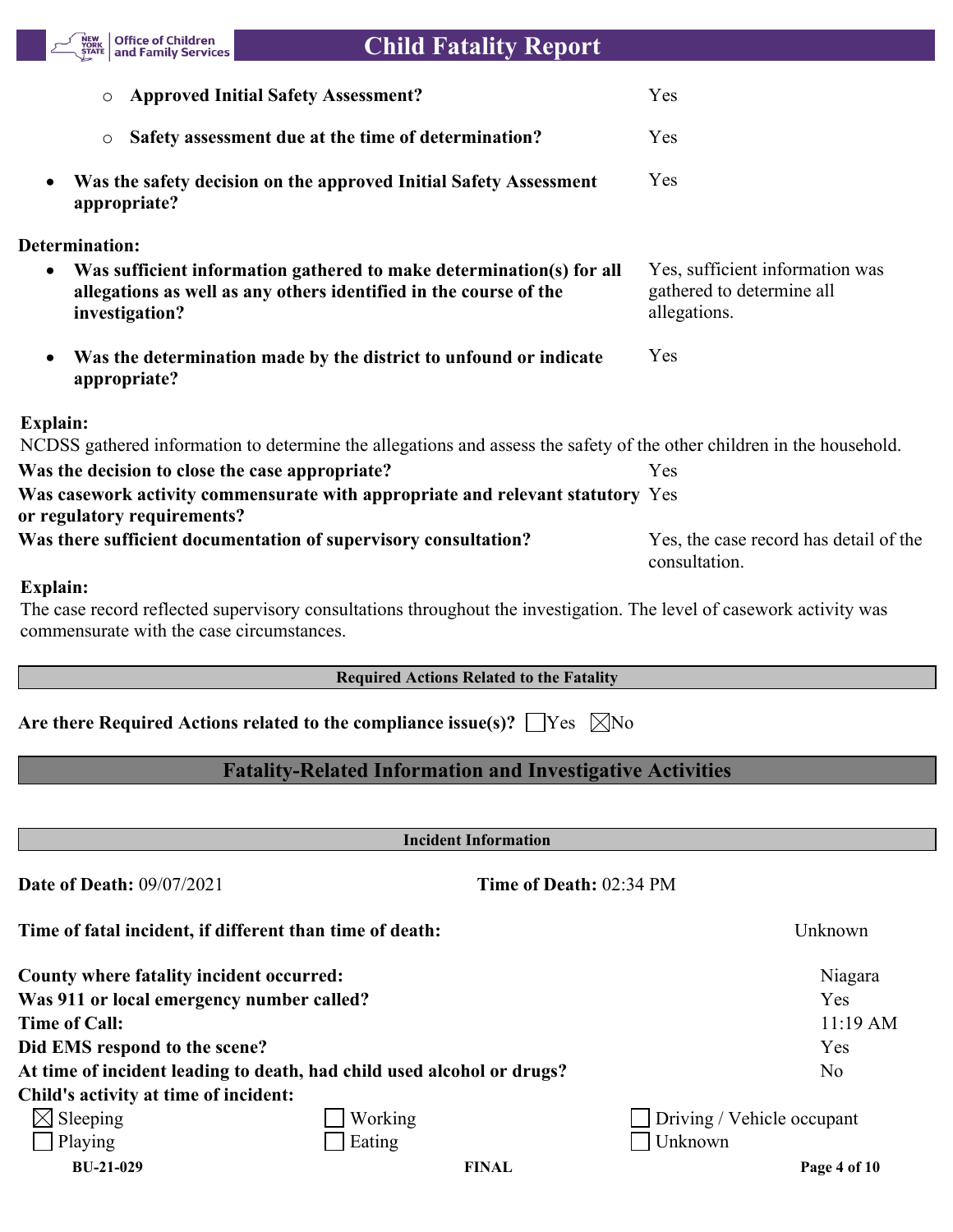



# **Did child have supervision at time of incident leading to death?** Yes

#### **At time of incident was supervisor impaired?**

**At time of incident supervisor was:**

Distracted Absent

 $\boxtimes$  Asleep  $\Box$  Other:

 $\Box$  Drug Impaired  $\Box$  Alcohol Impaired Impaired by illness Impaired by disability

#### **Total number of deaths at incident event:**

**Children ages 0-18:** 1

**Adults:** 0

#### **Household Composition at time of Fatality**

| Household                  | <b>Relationship</b>        | Role                | Gender | Age                 |
|----------------------------|----------------------------|---------------------|--------|---------------------|
| Deceased Child's Household | Deceased Child             | Alleged Victim      | Female | $24 \text{ Day}(s)$ |
| Deceased Child's Household | Father                     | No Role             | Male   | $24$ Year(s)        |
| Deceased Child's Household | Mother                     | Alleged Perpetrator | Female | $23$ Year(s)        |
| Deceased Child's Household | Other Child - Unrelated CH | No Role             | Male   | $8$ Year(s)         |
| Deceased Child's Household | Other Child - Unrelated CH | No Role             | Female | $13$ Year(s)        |
| Deceased Child's Household | Unrelated Home Member      | No Role             | Male   | $28$ Year(s)        |
| Deceased Child's Household | Unrelated Home Member      | No Role             | Female | $34$ Year(s)        |

#### **LDSS Response**

On 9/7/21, NCDSS received an initial SCR report which alleged SC was found unresponsive in bed with SM. Although SC died on that same date, the SCR fatality report was not received until 9/9/21. NCDSS initiated their investigation and coordinated efforts with their multidisciplinary team. Throughout the case, Deaf Access Services was utilized, as all adults in the home spoke sign language.

On 9/9/21, NCDSS interviewed the 8yo unrelated CH (OC1). OC1 reported SC died, but he did not see what happened or any police at the home. He reported he went to school that morning at 8:20AM, but SC and SM had left before he did. OC1 denied witnessing anything and did not disclose any safety concerns. On this same date, NCDSS interviewed the 12yo unrelated CH (OC2) who also resided in the home. OC2 reported SC died 2 days prior, and when she woke up for school that morning at 5:30AM, SC and SM were already at the hospital. OC2 explained her mother (OA1) told her what happened to SC after she returned home from school that day. OC2 stated she was told SM was sleeping with SC "cuddled into her left side" and SC's face was in SM's underarm area. She said SC would usually sleep in bed with SM. OC2 denied any safety concerns in the home.

On 9/14/21, NCDSS again met with OC2 at her school. During that interview, OC2 explained that on 9/7/21, when she awoke for school, everyone was home, but asleep, and when she arrived home that afternoon, OA1 told her and OC1 what happened. OC1 was not re-interviewed regarding the fatality, and it remained unclear why there were discrepancies in the CHN's recollection of events.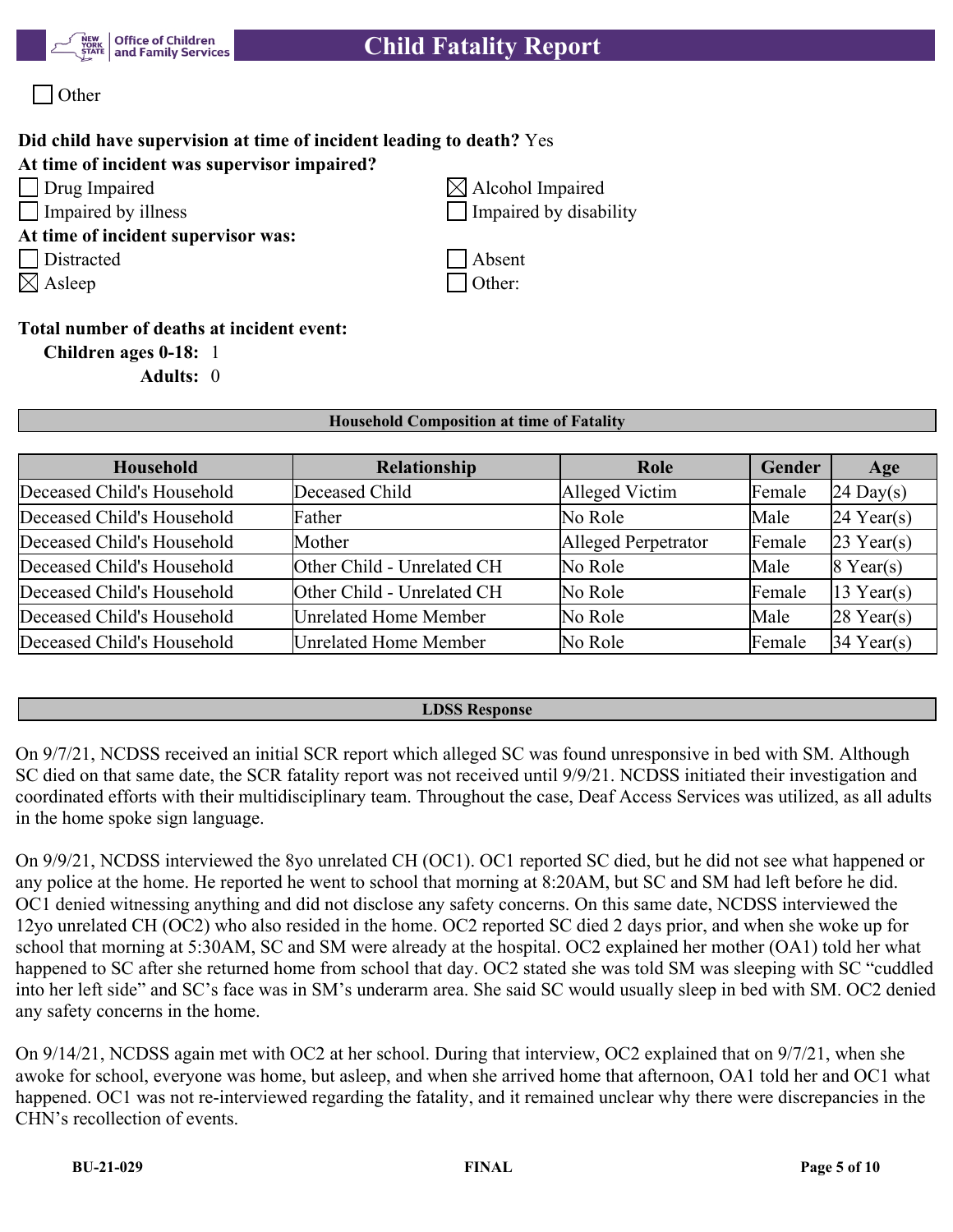

On this same date, NCDSS interviewed OA1 and OA2. OA1 reported that on the evening of 9/6/21, all the adults in the home were drinking alcohol. OA1 stated she had "a couple of beers," as did OA2 and BF, while SM had several mini bottles of liquor, and a 40-ounce beer before bed. OA1 stated SC slept in bed with SM every night, including that night. OA1 explained she worked an overnight shift from 11:00PM to 7:00AM, and when she arrived home on the morning of 9/7/21, she got her CHN ready for school. OA1 said OC2 missed the bus, so she drove her to school. Prior to leaving, OA1 checked on SM and SC, and saw SC was in-between SM's right arm and breast. She stated she told SM to move SC, as SC was too close to SM's body and it was not safe; however, SM told her to leave her alone. OA1 said she then brought OC2 to school, returned to the home and went to bed with OA2. OA1 explained that at 11:00AM, BF woke her up pounding on her bedroom door saying SC was not breathing. OA1 explained 911 was called and she started CPR on SC. The record did not reflect that OA2 added anything additional during the interview; however, both adults expressed concerns surrounding SM's alcohol use and possible interpersonal violence between SM and BF. It was further learned on this date that SM and BF had relocated to another state.

LE statements were reviewed and corroborated the information gathered by NCDSS. Additionally, it was noted that BF was in the shower when SC was found unresponsive. LE denied any of the adults appeared under the influence when they responded to the home, but officers smelled marijuana. LE explained it was believed SC's death was a result of unsafe sleeping practices.

Although attempts were made to interview SM and BF, they would not fully engage; however, SM denied any substance use the night prior to the incident and any concerns surrounding domestic violence. NCDSS provided the parents referrals for grief and bereavement counseling and domestic violence resources. There were no criminal charges brought against either parent surrounding the death. The unrelated CHN were assessed as safe prior to the close of the investigation, and SM and BF remained in another state. The ME opined the cause of death was likely asphyxiation due to unsafe sleeping conditions. NCDSS substantiated the allegations and closed the case.

**Official Manner and Cause of Death**

**Official Manner:** Pending **Primary Cause of Death:** Pending **Person Declaring Official Manner and Cause of Death:** Medical Examiner

**Multidisciplinary Investigation/Review**

**Was the fatality investigation conducted by a Multidisciplinary Team (MDT)?**Yes **Comments:** This fatality investigation was conducted by the Niagara County MDT.

#### **Was the fatality referred to an OCFS approved Child Fatality Review Team?**Yes

**Comments:** This fatality was submitted for review by the Niagara County Child Fatality Review Team.

#### **SCR Fatality Report Summary**

| <b>Alleged Victim(s)</b>                    | <b>Alleged Perpetrator(s)</b>             | Allegation(s)                    | <b>Allegation</b><br><b>Outcome</b> |
|---------------------------------------------|-------------------------------------------|----------------------------------|-------------------------------------|
| 059546 - Deceased Child, Female, 24<br>Days | $ 059547$ - Mother, Female, 23<br>Year(s) | Inadequate Guardianship          | Substantiated                       |
| 059546 - Deceased Child, Female, 24<br>Days | $ 059547$ - Mother, Female, 23<br>Year(s) | Parents Drug / Alcohol<br>Misuse | Substantiated                       |
| 059546 - Deceased Child, Female, 24<br>Days | 059547 - Mother, Female, 23<br>Year(s)    | DOA / Fatality                   | Substantiated                       |
| <b>BU-21-029</b>                            | <b>FINAL</b>                              |                                  | Page 6 of 10                        |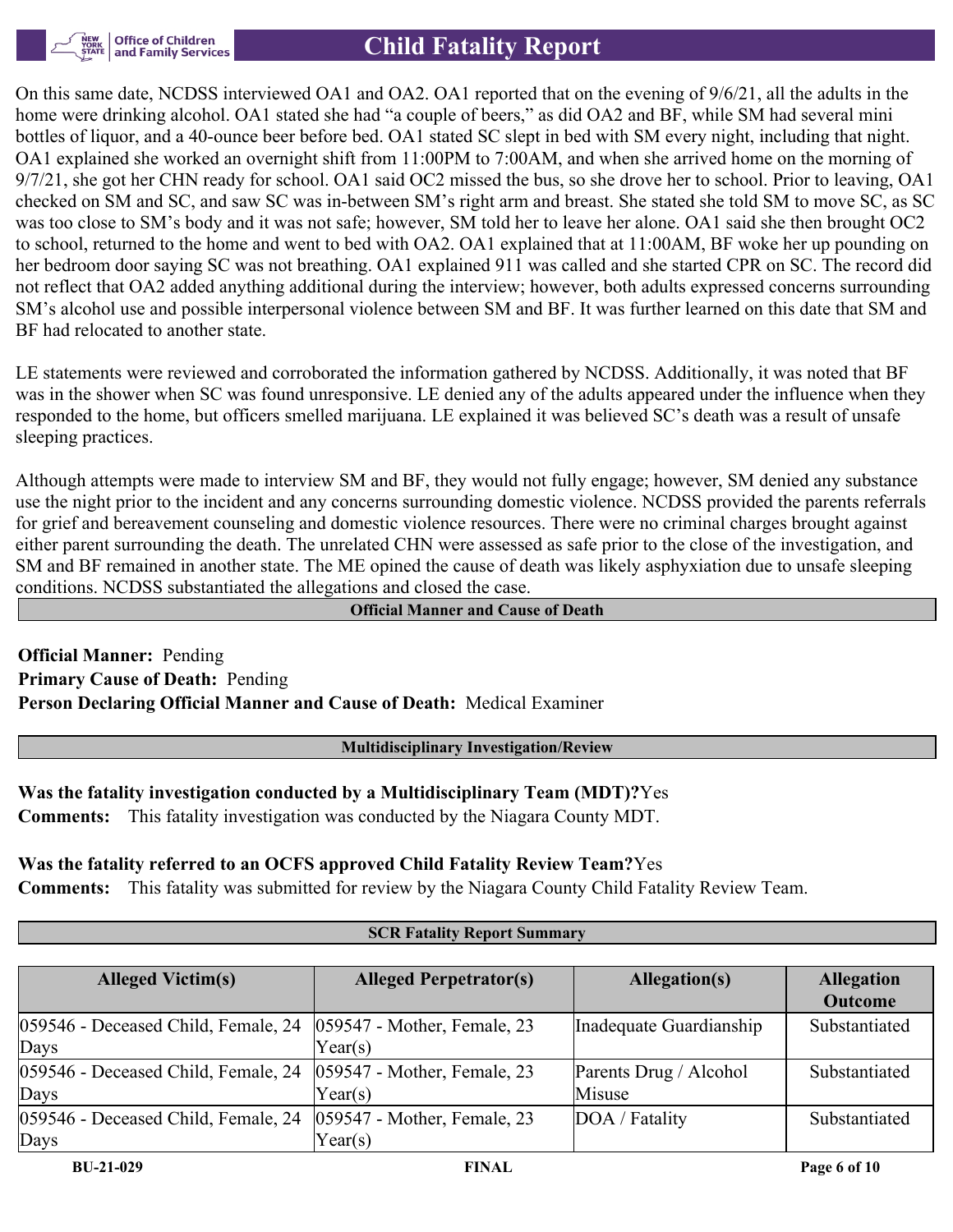**CPS Fatality Casework/Investigative Activities**

|                                                                                                                                                                           | Yes         | N <sub>0</sub> | N/A | <b>Unable to</b><br><b>Determine</b> |
|---------------------------------------------------------------------------------------------------------------------------------------------------------------------------|-------------|----------------|-----|--------------------------------------|
| All children observed?                                                                                                                                                    | $\boxtimes$ |                |     |                                      |
| When appropriate, children were interviewed?                                                                                                                              | $\boxtimes$ |                |     |                                      |
| Alleged subject(s) interviewed face-to-face?                                                                                                                              | $\boxtimes$ |                |     |                                      |
| All 'other persons named' interviewed face-to-face?                                                                                                                       | $\boxtimes$ |                |     |                                      |
| Contact with source?                                                                                                                                                      | $\times$    |                |     |                                      |
| All appropriate Collaterals contacted?                                                                                                                                    | $\boxtimes$ |                |     |                                      |
| Was a death-scene investigation performed?                                                                                                                                | $\boxtimes$ |                |     |                                      |
| Was there discussion with all parties (youth, other household members,<br>and staff) who were present that day (if nonverbal, observation and<br>comments in case notes)? | $\bowtie$   |                |     |                                      |
| Coordination of investigation with law enforcement?                                                                                                                       | $\times$    |                |     |                                      |
| Was there timely entry of progress notes and other required<br>documentation?                                                                                             |             |                |     |                                      |

#### **Additional information:**

NCDSS interviewed the family and collateral sources; however, the mother and father would not provide any details surrounding the fatal incident. Progress notes and other documentation were completed and entered within the required timeframes.

| <b>Fatality Safety Assessment Activities</b>                                                                                                    |             |             |     |                                      |  |
|-------------------------------------------------------------------------------------------------------------------------------------------------|-------------|-------------|-----|--------------------------------------|--|
|                                                                                                                                                 |             |             |     |                                      |  |
|                                                                                                                                                 | <b>Yes</b>  | No          | N/A | <b>Unable to</b><br><b>Determine</b> |  |
| Were there any surviving siblings or other children in the household?                                                                           | $\times$    |             |     |                                      |  |
| Was there an adequate assessment of impending or immediate danger to surviving siblings/other children in the<br>household named in the report: |             |             |     |                                      |  |
| <b>Within 24 hours?</b>                                                                                                                         | $\boxtimes$ |             |     |                                      |  |
| At 7 days?                                                                                                                                      | $\times$    |             |     |                                      |  |
| At 30 days?                                                                                                                                     | $\boxtimes$ |             |     |                                      |  |
| Was there an approved Initial Safety Assessment for all surviving<br>siblings/ other children in the household within 24 hours?                 | $\boxtimes$ |             |     |                                      |  |
| Are there any safety issues that need to be referred back to the local<br>district?                                                             |             | $\boxtimes$ |     |                                      |  |
| ---- - - -                                                                                                                                      |             |             |     |                                      |  |

| When safety factors were present that placed the surviving siblings/other  <br>children in the household in impending or immediate danger of serious |  |  |
|------------------------------------------------------------------------------------------------------------------------------------------------------|--|--|
| harm, were the safety interventions, including parent/caretaker actions                                                                              |  |  |
| adequate?                                                                                                                                            |  |  |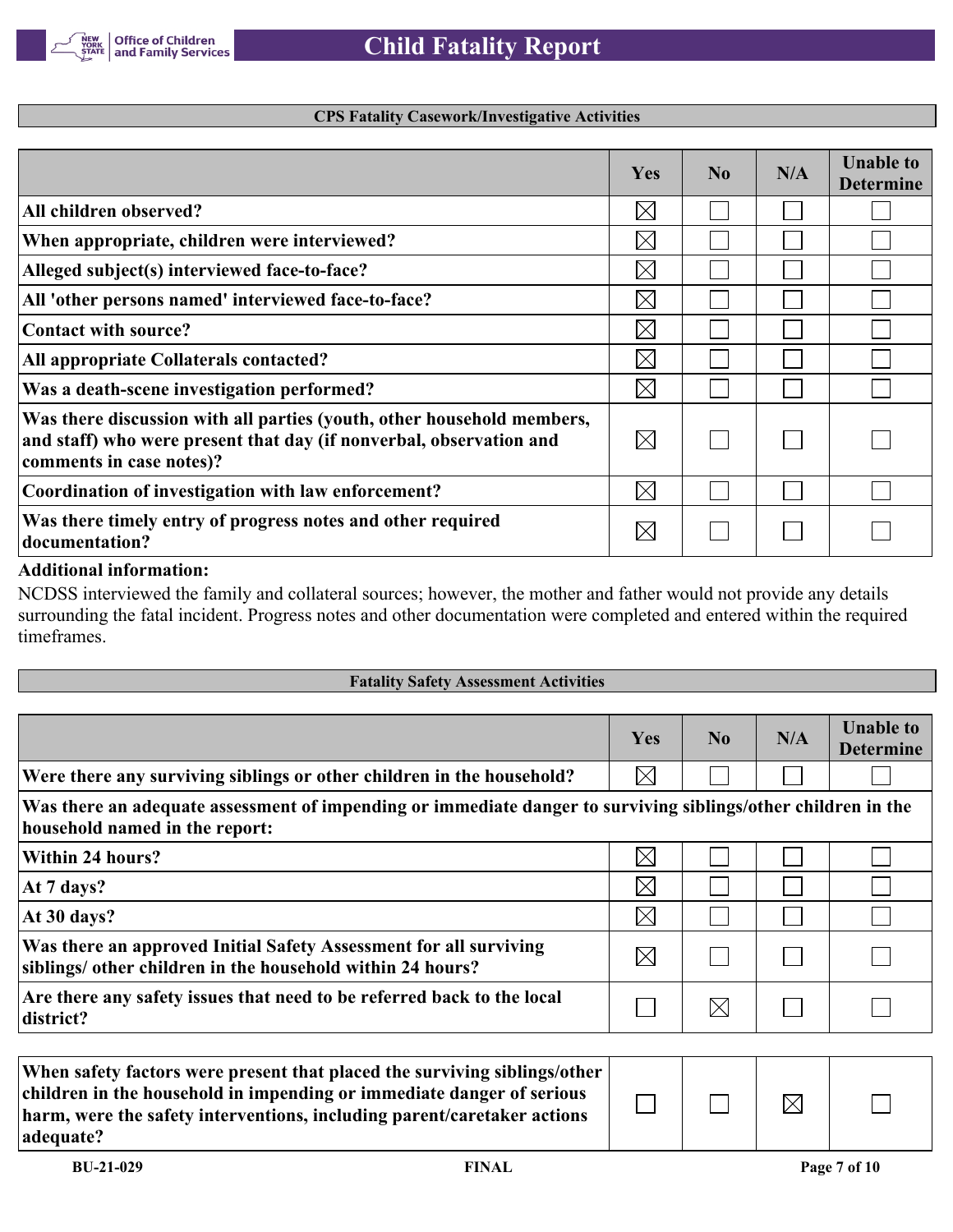

#### **Fatality Risk Assessment / Risk Assessment Profile**

|                                                                                                                                                             | Yes                  | No.         | N/A | <b>Unable to</b><br><b>Determine</b> |
|-------------------------------------------------------------------------------------------------------------------------------------------------------------|----------------------|-------------|-----|--------------------------------------|
| Was the risk assessment/RAP adequate in this case?                                                                                                          | $\boxtimes$          |             |     |                                      |
| During the course of the investigation, was sufficient information<br>gathered to assess risk to all surviving siblings/other children in the<br>household? |                      |             |     |                                      |
| Was there an adequate assessment of the family's need for services?                                                                                         | $\boxtimes$          |             |     |                                      |
| Did the protective factors in this case require the LDSS to file a petition<br>in Family Court at any time during or after the investigation?               |                      | $\boxtimes$ |     |                                      |
| Were appropriate/needed services offered in this case                                                                                                       | $\mathord{\times}$ l |             |     |                                      |
| <b>Explain:</b>                                                                                                                                             |                      |             |     |                                      |

NCDSS offered the family and other household members services in response to the child's death.

#### **Placement Activities in Response to the Fatality Investigation**

|                                                                                                                                                                                                       | Yes | No.         | N/A | <b>Unable to</b><br><b>Determine</b> |  |
|-------------------------------------------------------------------------------------------------------------------------------------------------------------------------------------------------------|-----|-------------|-----|--------------------------------------|--|
| Did the safety factors in the case show the need for the surviving<br>siblings/other children in the household be removed or placed in foster<br>care at any time during this fatality investigation? |     | $\boxtimes$ |     |                                      |  |
| Were there surviving children in the household that were removed either<br>as a result of this fatality report / investigation or for reasons unrelated<br>to this fatality?                          |     |             |     |                                      |  |
| <b>Explain as necessary:</b><br>The other children in the household were assessed as safe and did not need to be removed as a result of this fatality<br>report.                                      |     |             |     |                                      |  |

**Legal Activity Related to the Fatality**

**Was there legal activity as a result of the fatality investigation?** There was no legal activity.

#### **Services Provided to the Family in Response to the Fatality**

| <b>Services</b>               | <b>Provided</b><br>After<br>Death | Offered,<br>but<br><b>Refused</b> | Offered,<br><b>Unknown</b><br>if Used | <b>Not</b><br><b>Offered</b> | <b>Needed</b><br>but<br>Unavailable | N/A          | <b>CDR</b><br><b>Lead to</b><br>Referral |
|-------------------------------|-----------------------------------|-----------------------------------|---------------------------------------|------------------------------|-------------------------------------|--------------|------------------------------------------|
| <b>Bereavement counseling</b> |                                   | $\boxtimes$                       |                                       |                              |                                     |              |                                          |
| <b>Economic support</b>       |                                   |                                   |                                       |                              |                                     | $\times$     |                                          |
| <b>Funeral arrangements</b>   |                                   |                                   | $\boxtimes$                           |                              |                                     |              |                                          |
| <b>Housing assistance</b>     |                                   |                                   |                                       |                              |                                     | $\times$     |                                          |
| <b>BU-21-029</b>              |                                   | <b>FINAL</b>                      |                                       |                              |                                     | Page 8 of 10 |                                          |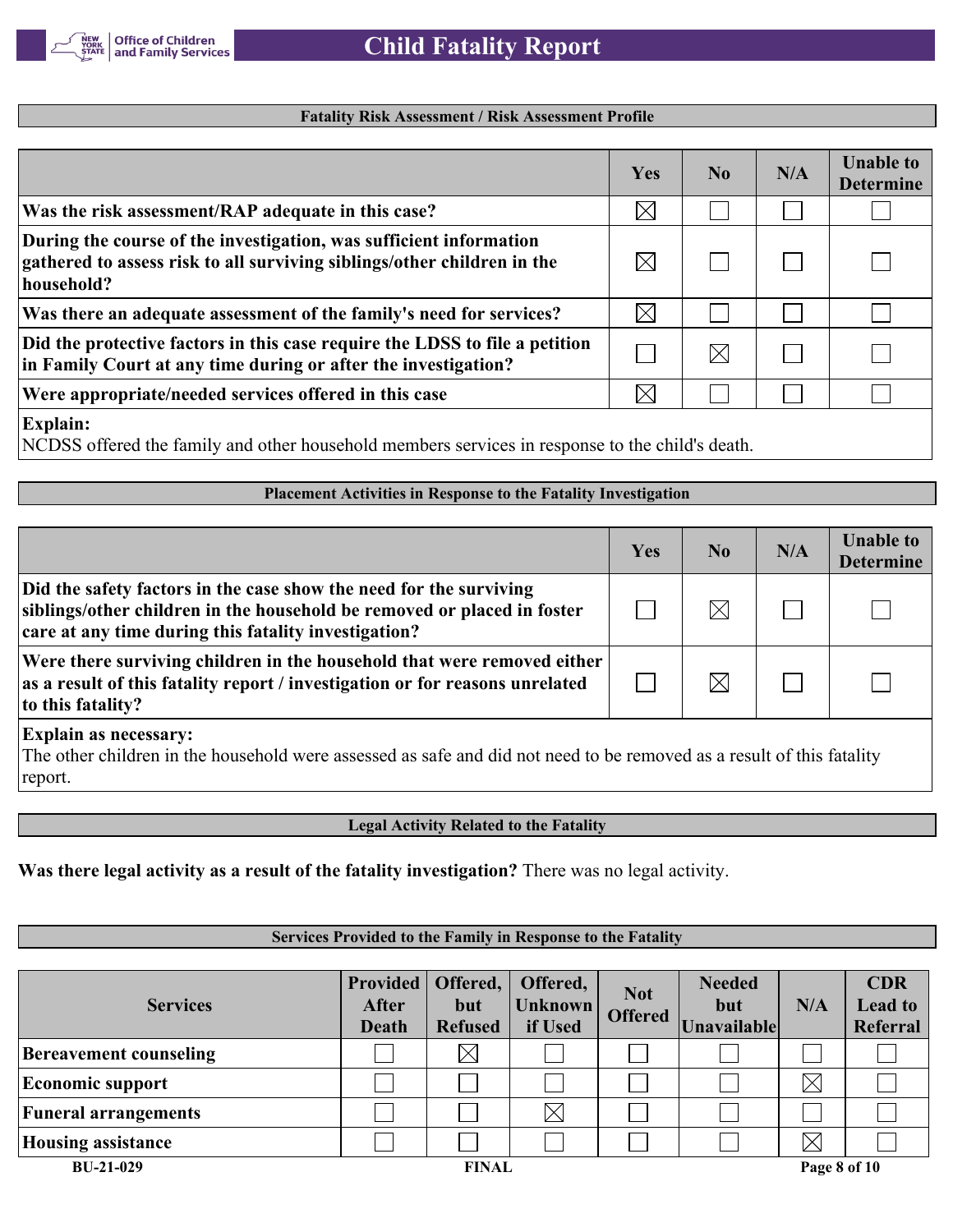| <b>Mental health services</b>                                                                                                                        |  | $\boxtimes$ |  |  |  |             |  |  |
|------------------------------------------------------------------------------------------------------------------------------------------------------|--|-------------|--|--|--|-------------|--|--|
| <b>Foster care</b>                                                                                                                                   |  |             |  |  |  | $\boxtimes$ |  |  |
| <b>Health care</b>                                                                                                                                   |  |             |  |  |  | $\boxtimes$ |  |  |
| Legal services                                                                                                                                       |  |             |  |  |  | $\boxtimes$ |  |  |
| <b>Family planning</b>                                                                                                                               |  |             |  |  |  | $\boxtimes$ |  |  |
| <b>Homemaking Services</b>                                                                                                                           |  |             |  |  |  | $\boxtimes$ |  |  |
| <b>Parenting Skills</b>                                                                                                                              |  |             |  |  |  | $\boxtimes$ |  |  |
| <b>Domestic Violence Services</b>                                                                                                                    |  | $\times$    |  |  |  |             |  |  |
| <b>Early Intervention</b>                                                                                                                            |  |             |  |  |  | $\boxtimes$ |  |  |
| <b>Alcohol/Substance abuse</b>                                                                                                                       |  | $\boxtimes$ |  |  |  |             |  |  |
| <b>Child Care</b>                                                                                                                                    |  |             |  |  |  | $\boxtimes$ |  |  |
| Intensive case management                                                                                                                            |  |             |  |  |  | $\boxtimes$ |  |  |
| Family or others as safety resources                                                                                                                 |  |             |  |  |  | $\boxtimes$ |  |  |
| Other                                                                                                                                                |  |             |  |  |  | $\boxtimes$ |  |  |
| Additional information, if necessary:<br>NCDSS provided the parents and other household members with referrals for services; however, they declined. |  |             |  |  |  |             |  |  |

**Were services provided to siblings or other children in the household to address any immediate needs and support their well-being in response to the fatality?** Yes

**Explain:**

NCDSS provided the unrelated home members with grief and bereavement counseling referrals for the unrelated children.

#### **Were services provided to parent(s) and other care givers to address any immediate needs related to the fatality?** Yes

**Explain:**

Grief and bereavement service referrals were provided to the adults in the home.

## **History Prior to the Fatality**

| <b>Child Information</b>                                                             |                       |                |  |  |  |  |  |
|--------------------------------------------------------------------------------------|-----------------------|----------------|--|--|--|--|--|
| Did the child have a history of alleged child abuse/maltreatment?                    |                       | N <sub>o</sub> |  |  |  |  |  |
| Was the child ever placed outside of the home prior to the death?                    | N <sub>o</sub>        |                |  |  |  |  |  |
| Were there any siblings ever placed outside of the home prior to this child's death? | N/A                   |                |  |  |  |  |  |
| Was the child acutely ill during the two weeks before death?                         |                       | N <sub>o</sub> |  |  |  |  |  |
| <b>Infants Under One Year Old</b>                                                    |                       |                |  |  |  |  |  |
| During pregnancy, mother:                                                            |                       |                |  |  |  |  |  |
| $\Box$ Had medical complications / infections                                        | Had heavy alcohol use |                |  |  |  |  |  |
| $\Box$ Misused over-the-counter or prescription drugs                                | Smoked tobacco        |                |  |  |  |  |  |